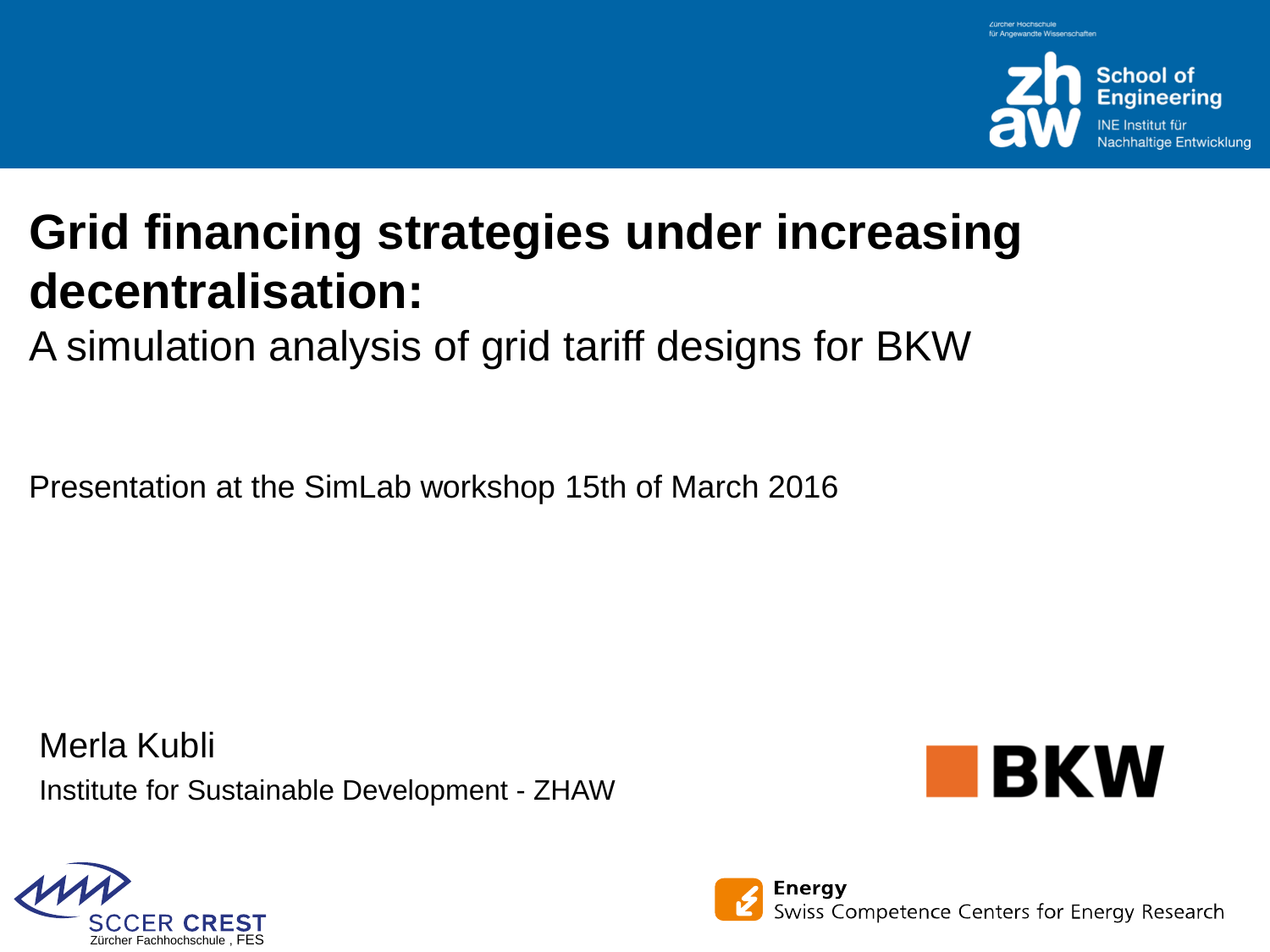

**Content** 

- 1. Project task & Research question
- 2. Simulation model
- 3. Hypotheses and results
- 4. So what? Implications

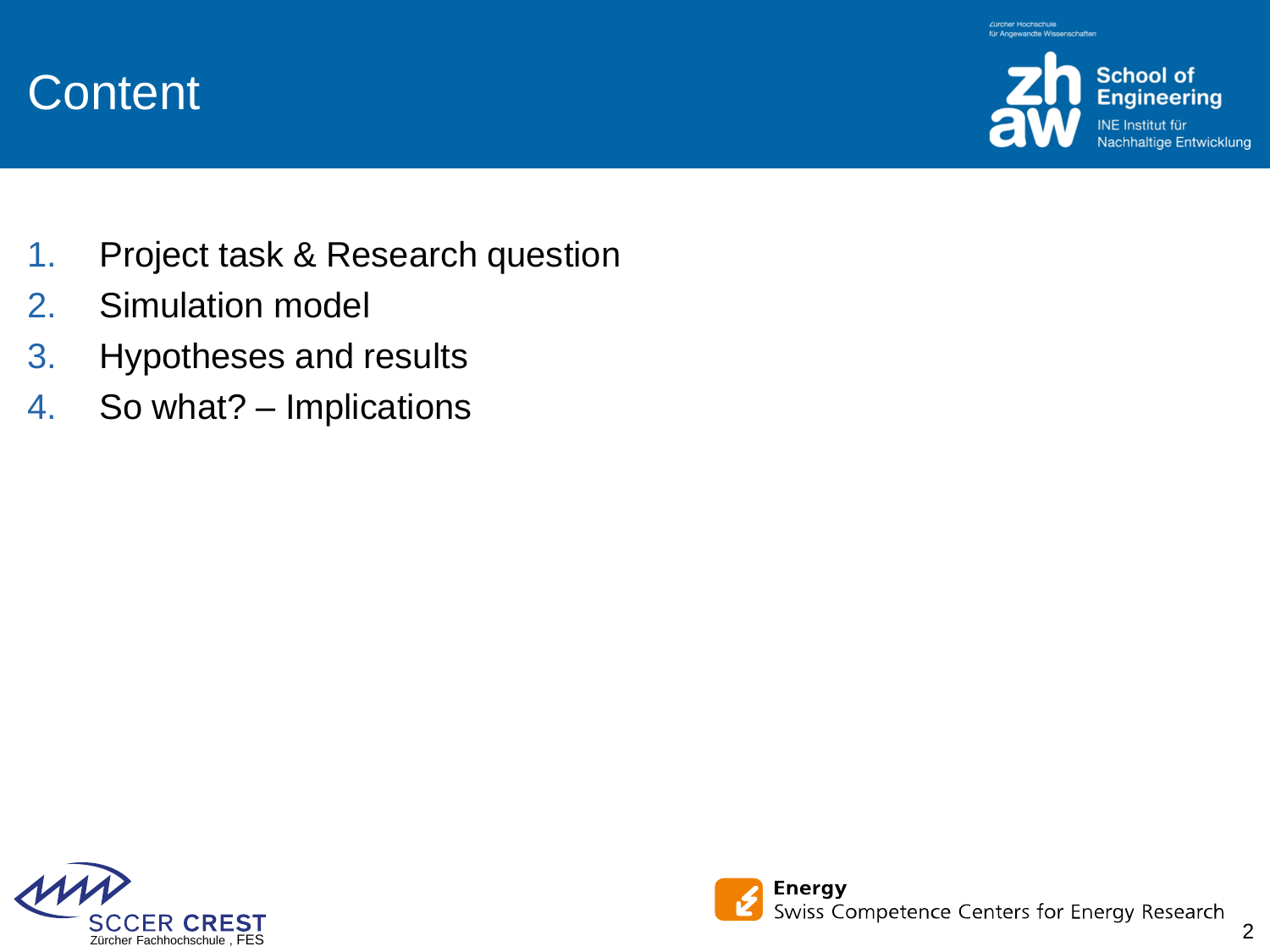# Project task and research question

- Grid financing during times of the decentralisation of energy systems.
- Self-consumption reduces amount paid for the grid
- «Desolidarisation» of the grid



What are the impacts of alternative tariff designs on the decentralisation and the feedback to the tariff level?



**School of Engineering** INE Institut für

**Nachhaltige Entwicklung** 



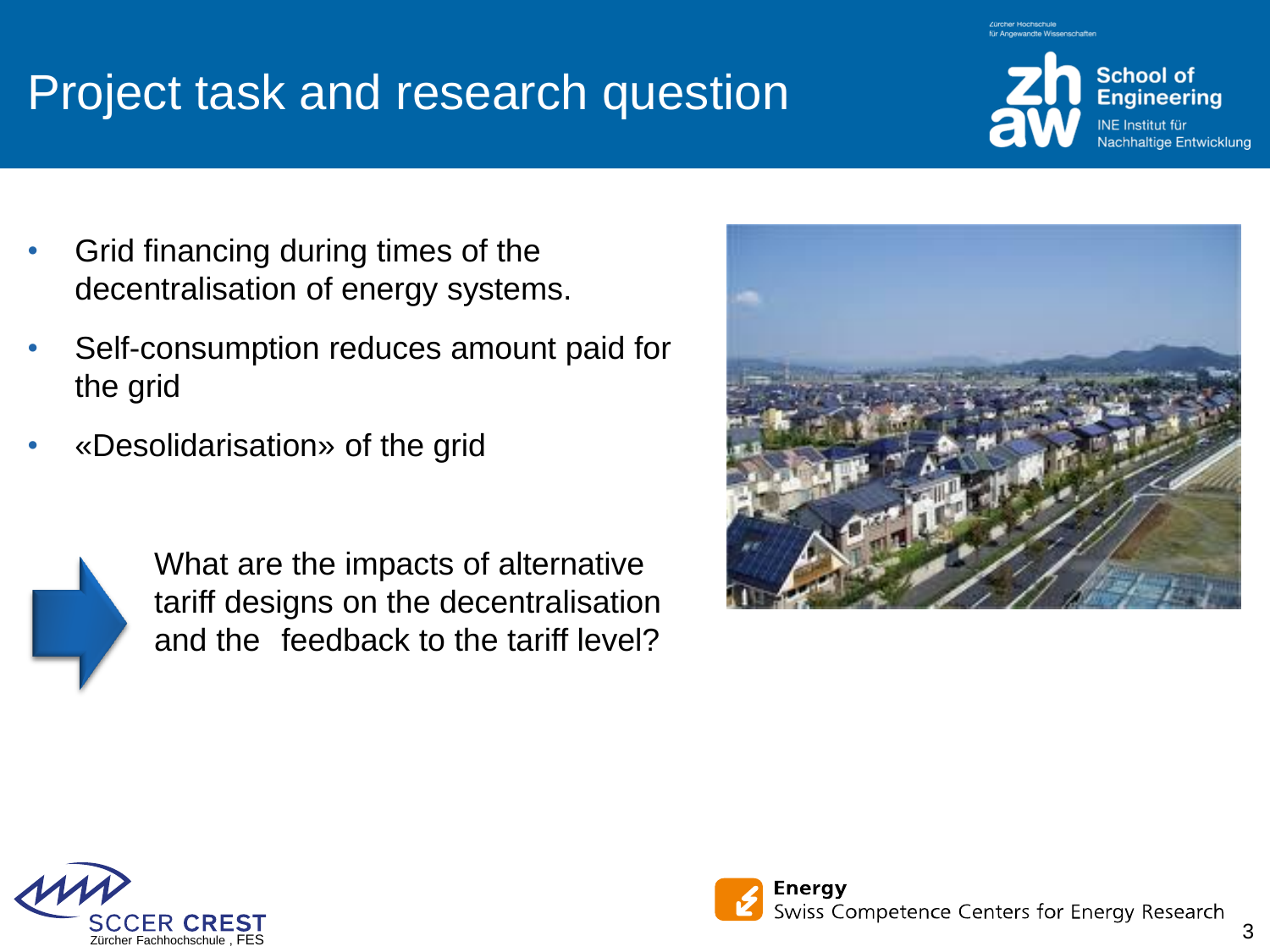# Grid financing under decentralisation



für Angewandte Wissenschafter





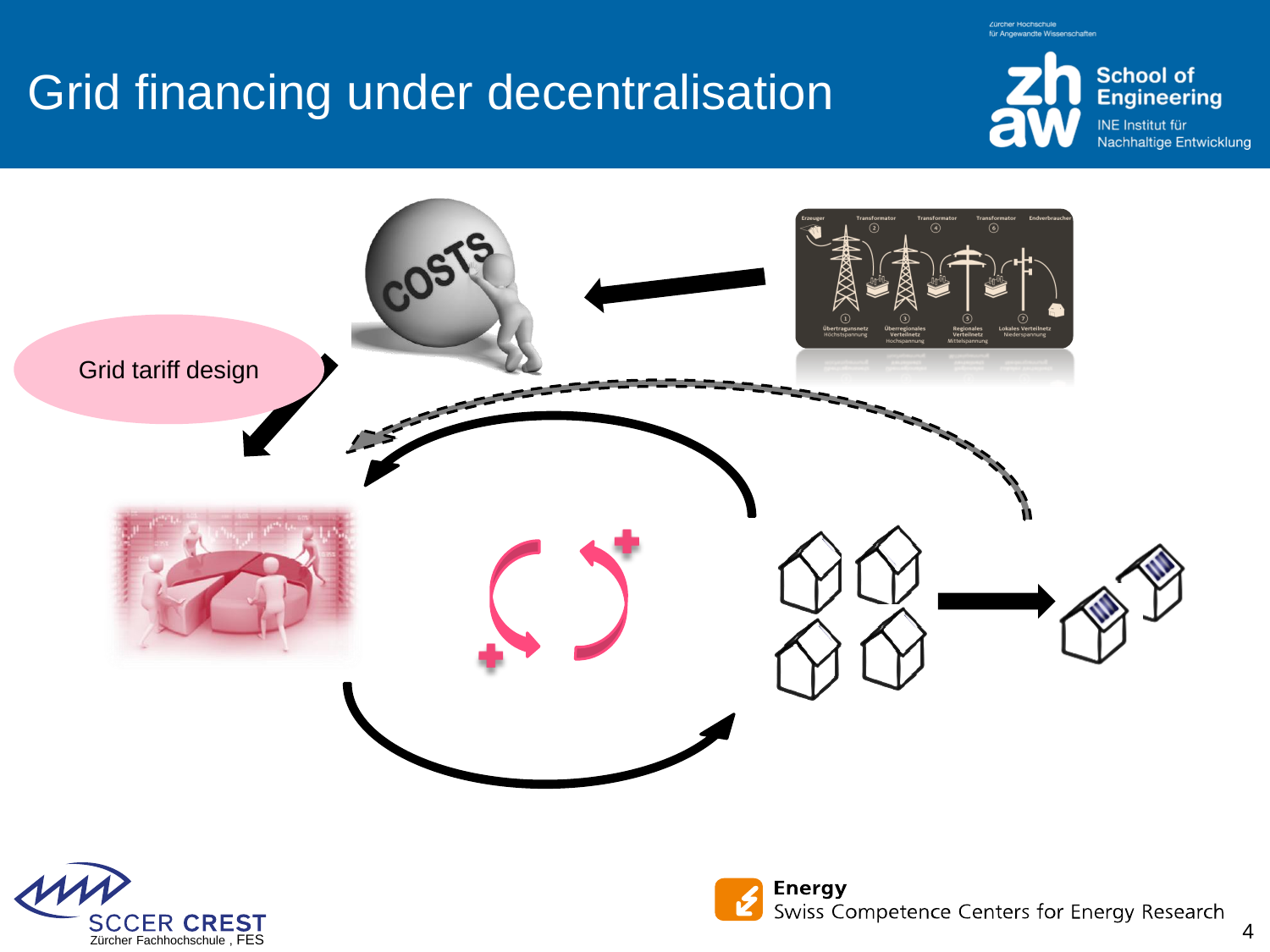## Dilemma







**"Death spiral"** from the perspective of grid operators and utilites

**"Success spiral"** for self-consumption concepts and renewable energies



**Energy** Swiss Competence Centers for Energy Research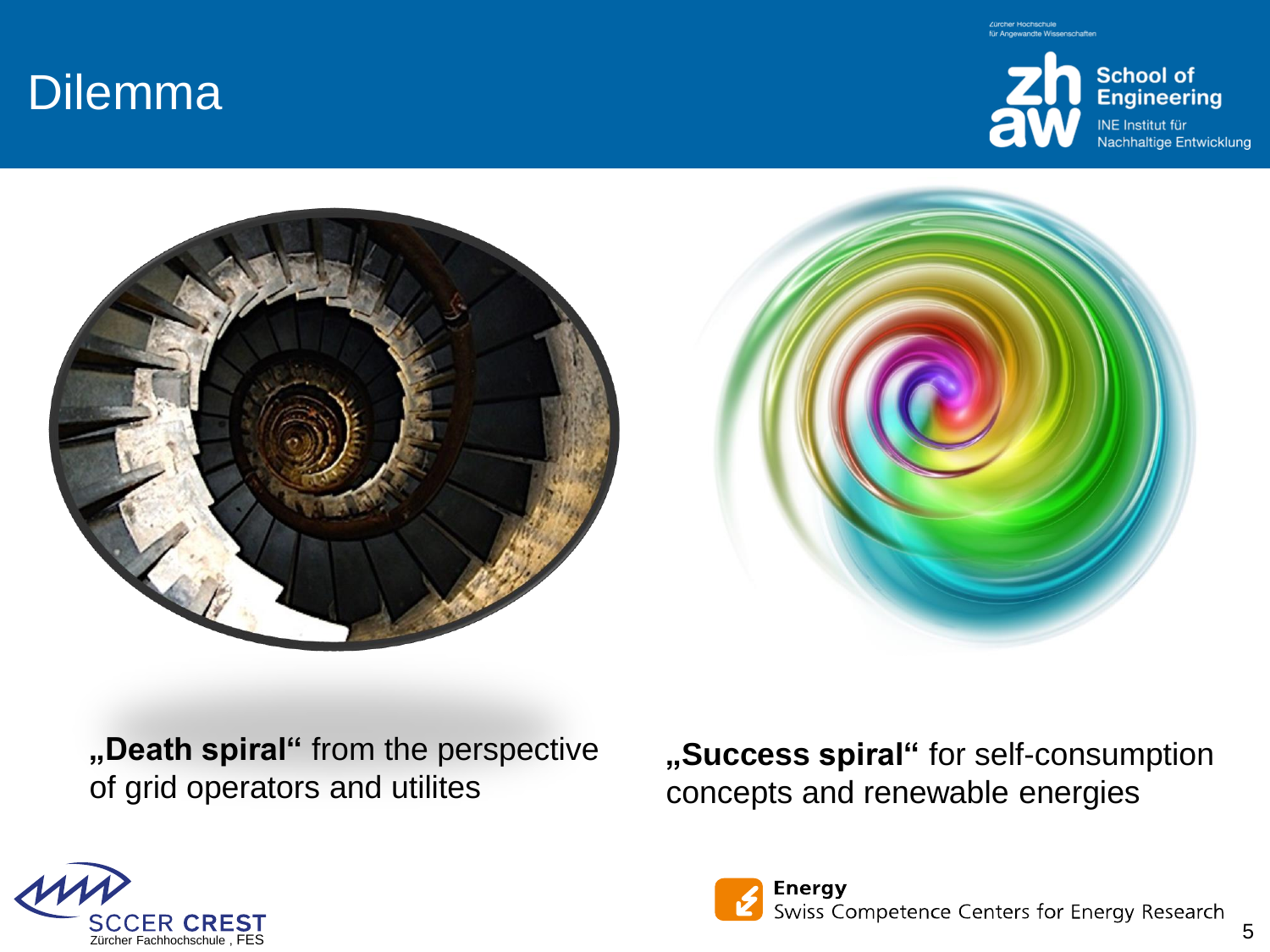# Simulation model



altige Entwicklung

### **Why a System Dynamics model?**

- Easy modelling of the death spiral with adaptive tariff level.
- Long-term simulation of the diffusion
- Suitable for strategy testing (=> alternative tariff systems)

### **Modelling process**

- Existing base model (Kubli et al, 2016; Decentralisation dynamics)
- Work on extending and calibrating the model for the specific task and the selected regions
- Strategy analysis for the different tariff designs
- Interactions with the client: to narrow down the task, discuss on suitable model structures, data exchange, validation.



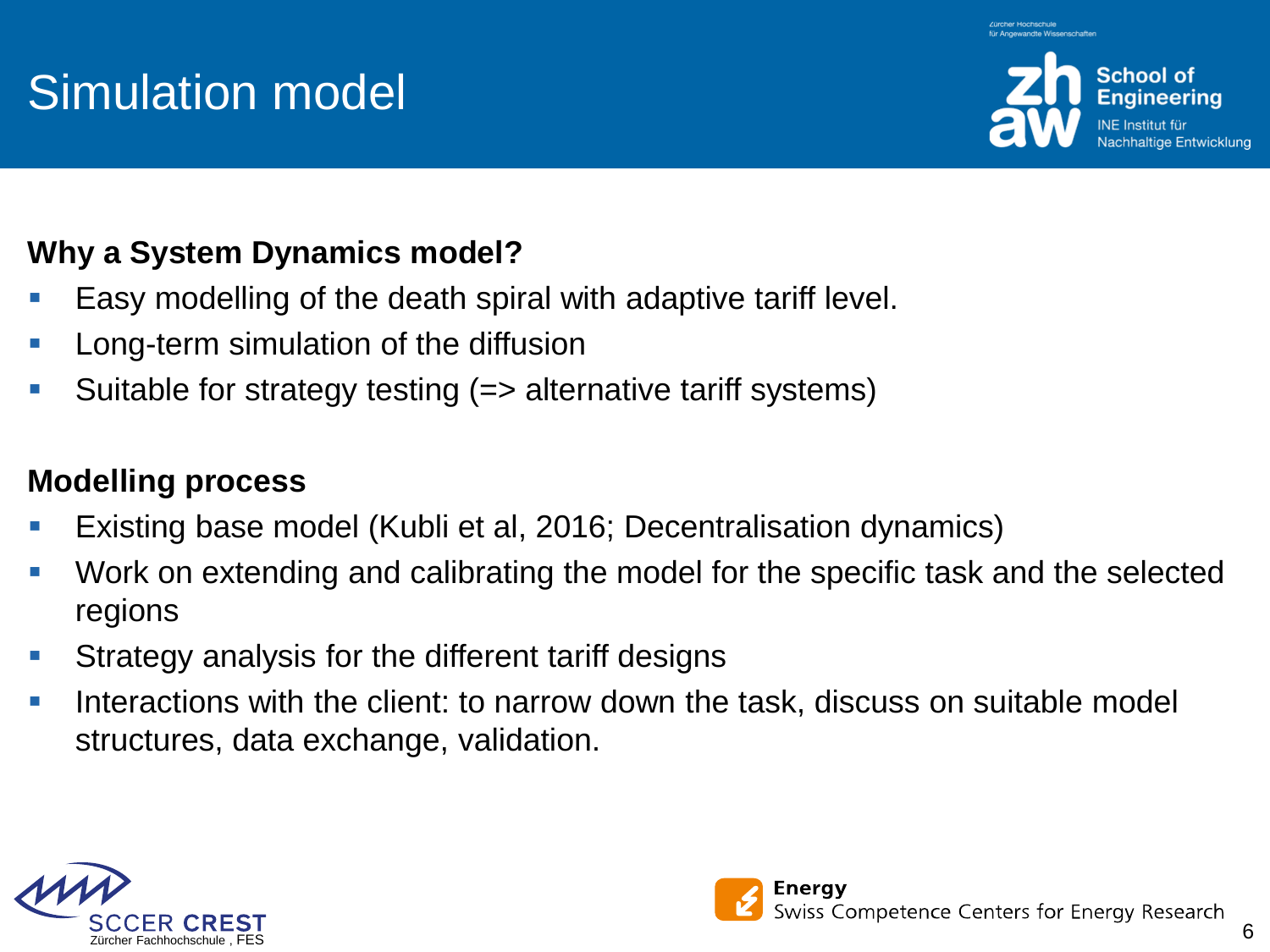

# Self-consumption concept for a one-family house

Differentiation of:

- One-family houses
- Multi-family houses
- Industry

| Installed decentral<br>technology | <b>None</b>                | PV plant (6 kWp) <sup>a</sup>                                                | PV plant (6 kWp)<br>battery (7 kWh)                                         |
|-----------------------------------|----------------------------|------------------------------------------------------------------------------|-----------------------------------------------------------------------------|
| Total electricity demand          | 4520 kWh/year <sup>a</sup> | 4520 kWh/year <sup>a</sup>                                                   | 4520 kWh/yeara                                                              |
| <b>Autarky level</b>              | $0\%$                      | $35\%$                                                                       | $60\%$                                                                      |
| Excess production                 | $\overline{0}$             | 4424 kWh/yearb                                                               | 2765 kWh/yearb                                                              |
| Peak demand                       | $0.3$ kW $c$               | $0.3$ kW                                                                     | 0.15 kW                                                                     |
| <b>Subsidies</b>                  | <b>None</b>                | <b>FIT</b><br>From 2014: One-time<br>$\bullet$<br>reimbursement <sup>d</sup> | <b>FIT</b><br>$\bullet$<br>From 2014: One-time<br>reimbursment <sup>d</sup> |

a BKW, b Weniger et al (2014), <sup>c</sup> Synergrid, <sup>d</sup> BFE.







für Angewandte Wissenschaften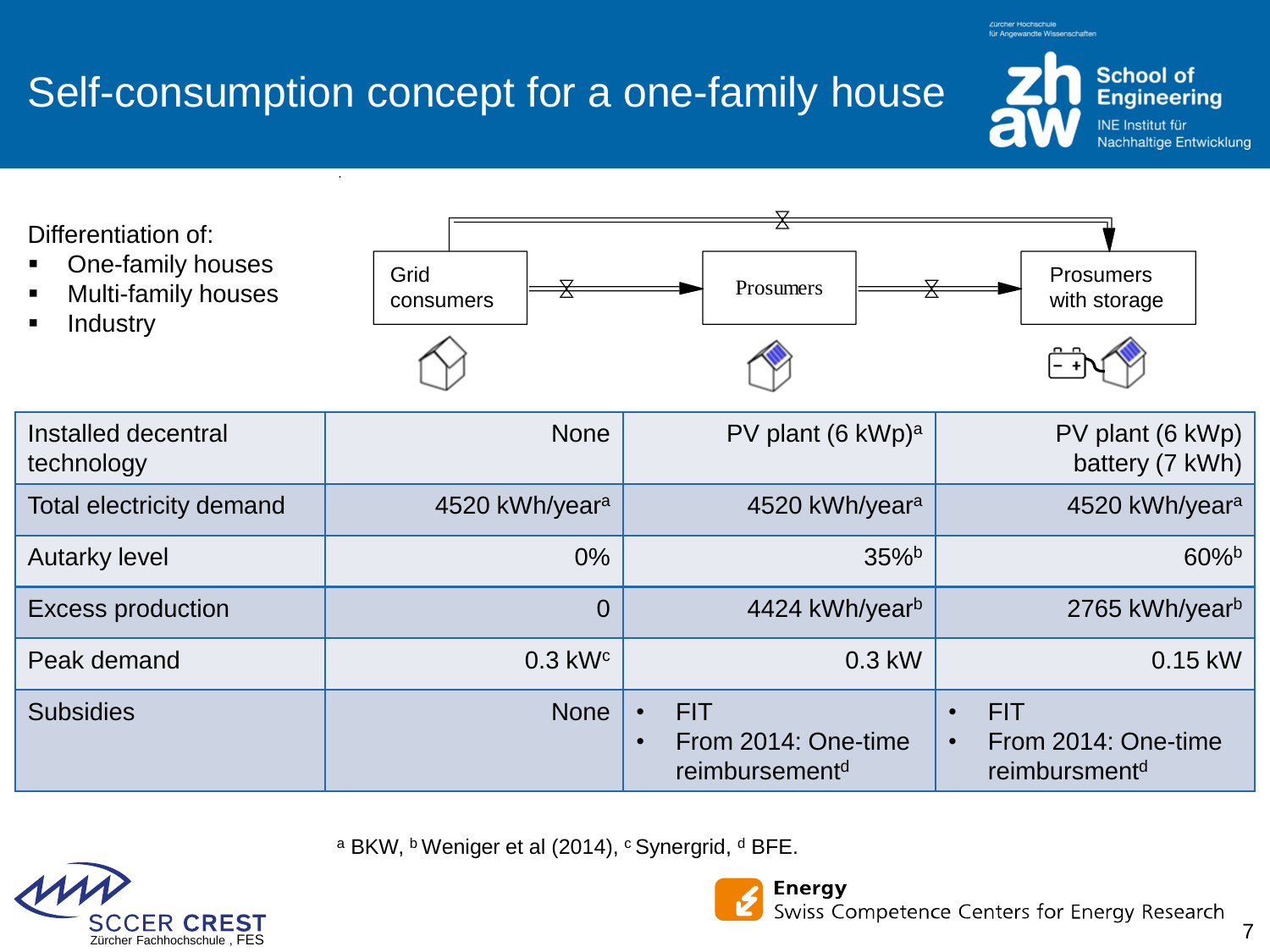für Angewandte Wissenschafte

## **Feedback loops in the model**

Zürcher Fachhochschule , FES





8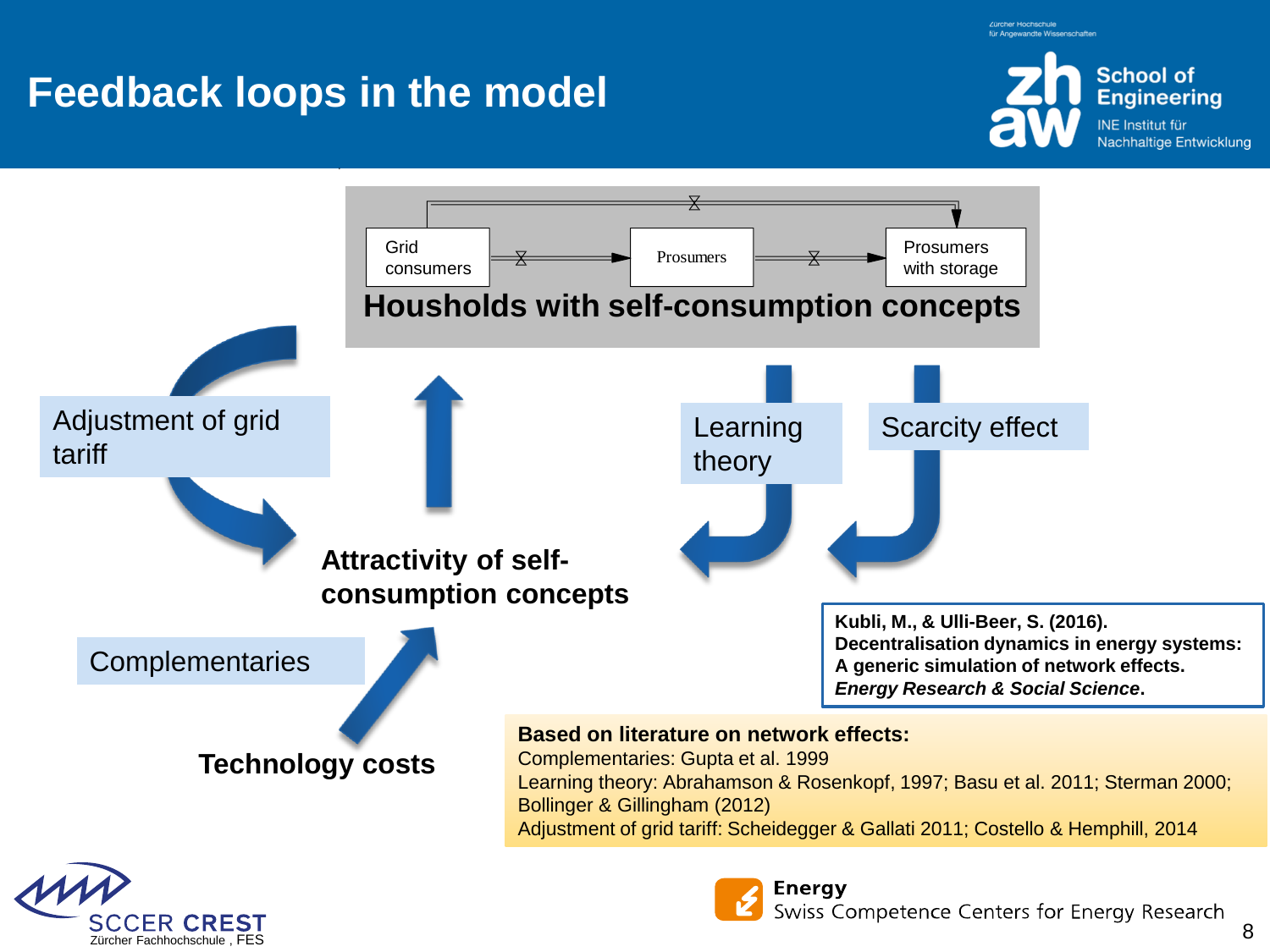für Angewandte Wissenschaften

# Modelling of decision process



«Wie viel Geld könnten Sie sich vorstellen, in einem Bürgerfinanzierungsprojekt anzulegen?»

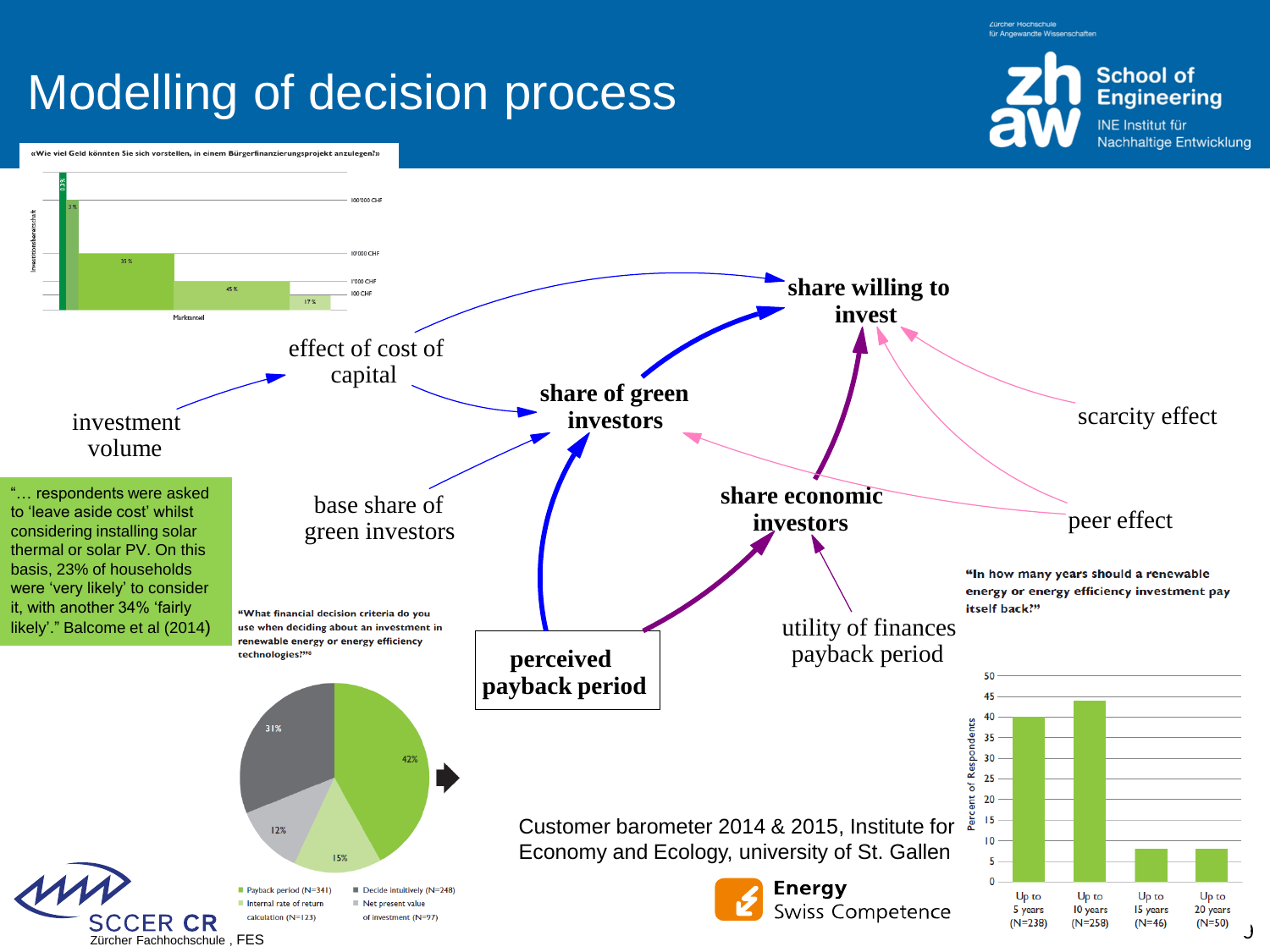# Grafical user interface

**BKW** 

 $\bullet$ 



#### **Tarifsysteme**

| <b>Anteil Arbeitstarif</b>   |
|------------------------------|
| Anteil Benutzungsdauer Tarif |
| <b>Anteil Grundtarif</b>     |
| Anteil Kapazitätstarif       |
| <b>Anteil Leistungstarif</b> |

Standardeinstellungen

Betrachtungsgebiet Kompatibilitätsfaktor Netzgebiet

#### Kostenstruktur

PV-Kostenabnahme Batterie-Kostenentwicklung Energiepreis pro kW Energiepreisentwicklung Abgaben pro kW Netzkostenentwicklung

#### Niedrig Mittel Hoch 5.5%  $\overline{\mathbf{A}}$  $\mathbb{F}$  $\bullet$  $\circ$  $\circ$ Rp. 11.00  $\blacktriangleright$  $\overline{\circ}$  $\circ$  $\mathbf{a}$ Rp. 3.00 4  $\mathbb{R}$ 5.0%

 $0.0%$ 

57%

Hoch

 $\bullet$ 

 $\circledcirc$ 

100%

0%  $\overline{a}$ 

 $0%$  $0%$ 

Frutigen Wohlen

100% ←

 $\bullet$ 

 $\overline{a}$ 0%

100% Summe

 $\circ$ 

 $\mathbb{R}$ 

 $\rightarrow$ 

Ostermundigen

 $\circ$ 

 $\mathbb{R}$ 

 $\mathbb{R}$ 

 $\overline{a}$ 

#### Bevölkerungsstruktur

Bevölkerungswachstum Anteil Einfamilienhäuser an Wohnhäusern

#### Förderungsstruktur









## **Anzeige Consumer Concepts**

On/Off

**Test Run1 Base Run On/Off** 

**Test Run2** On/Off

**Delete Series** 

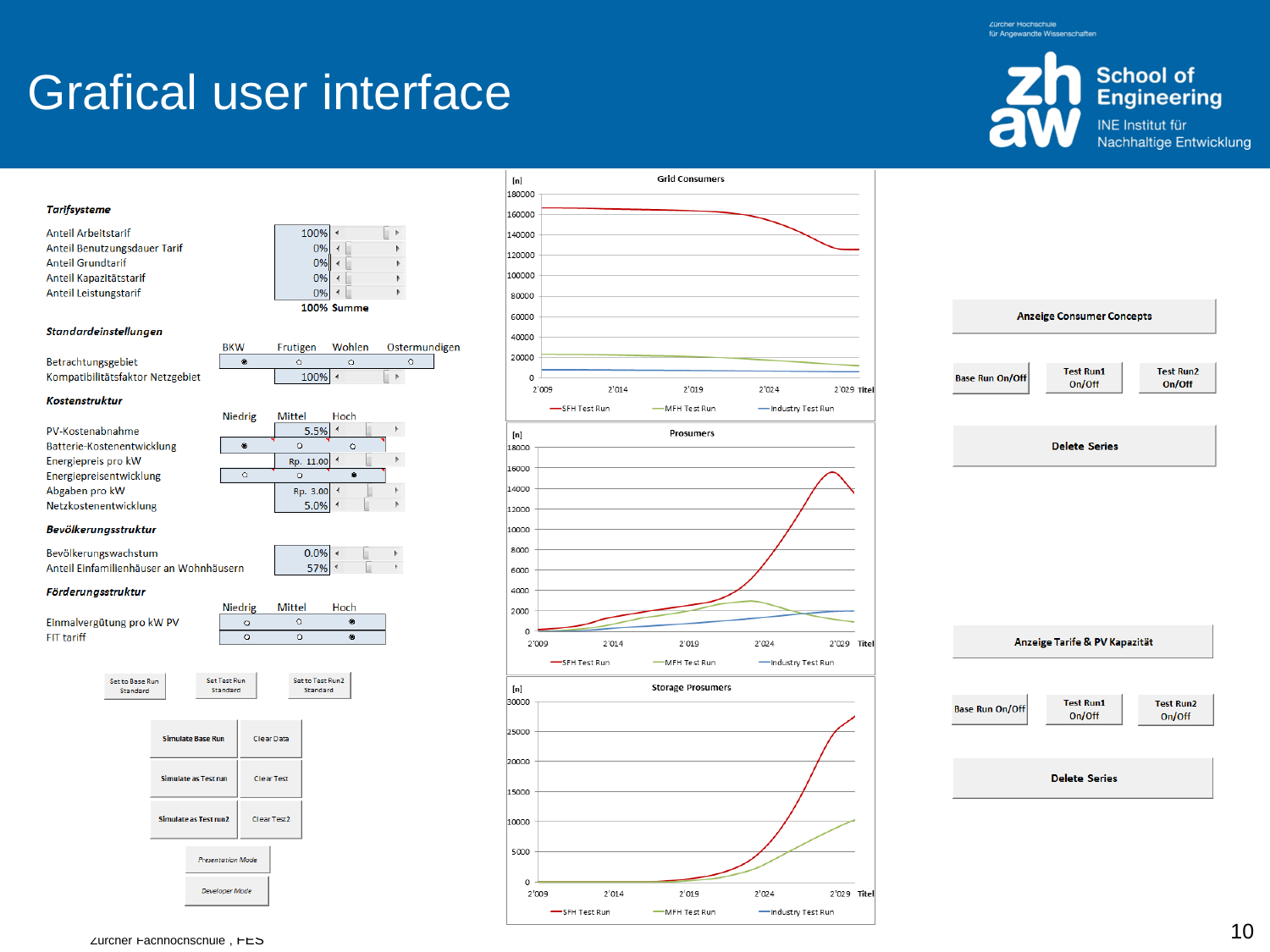





## "The diffusion of self-consumption concepts causes an **increase in the grid tariff** and as a consequence a **crosssubsidization** between consumers with and without selfconsumption emerges."



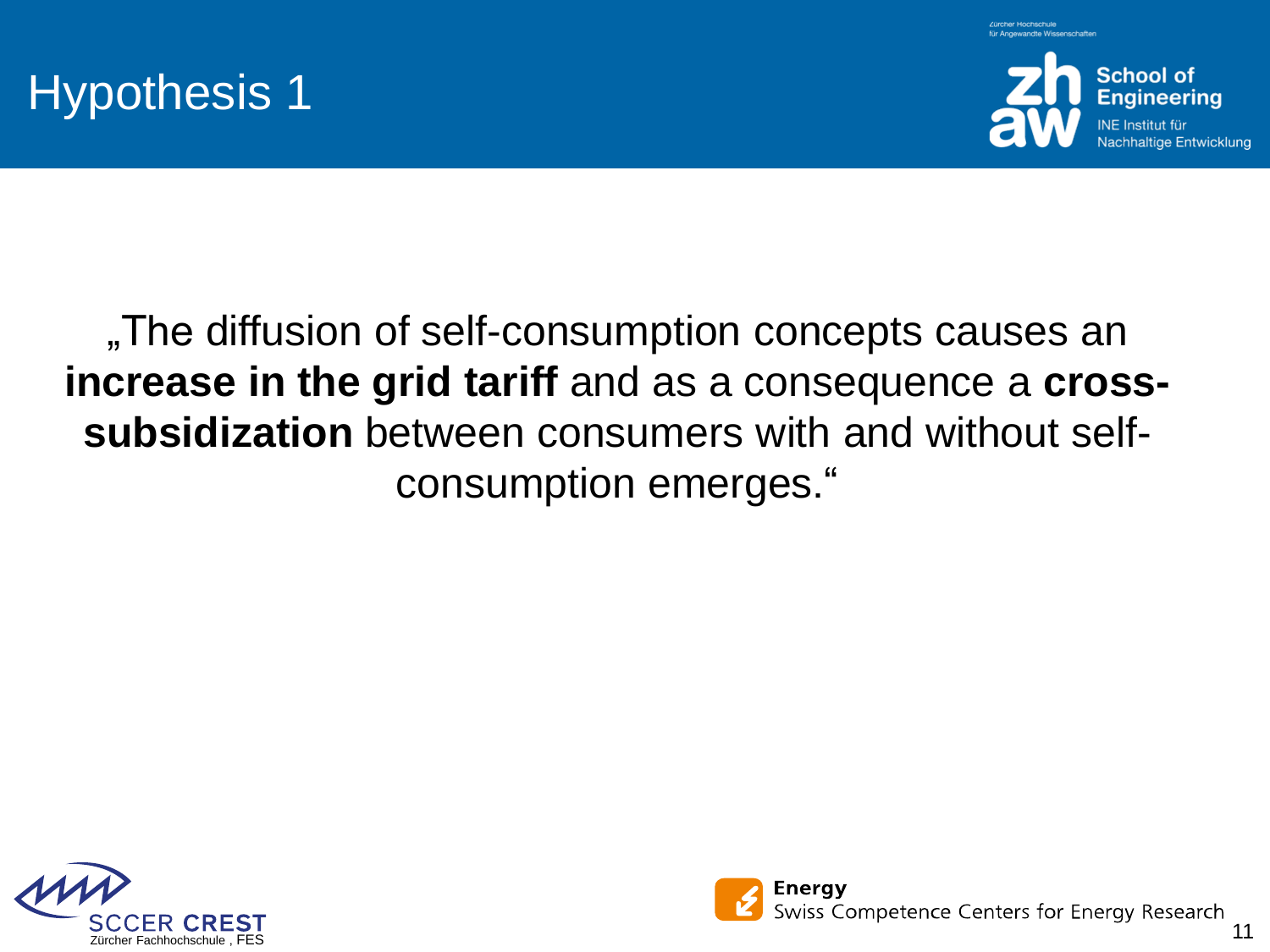

• Results are in publication process



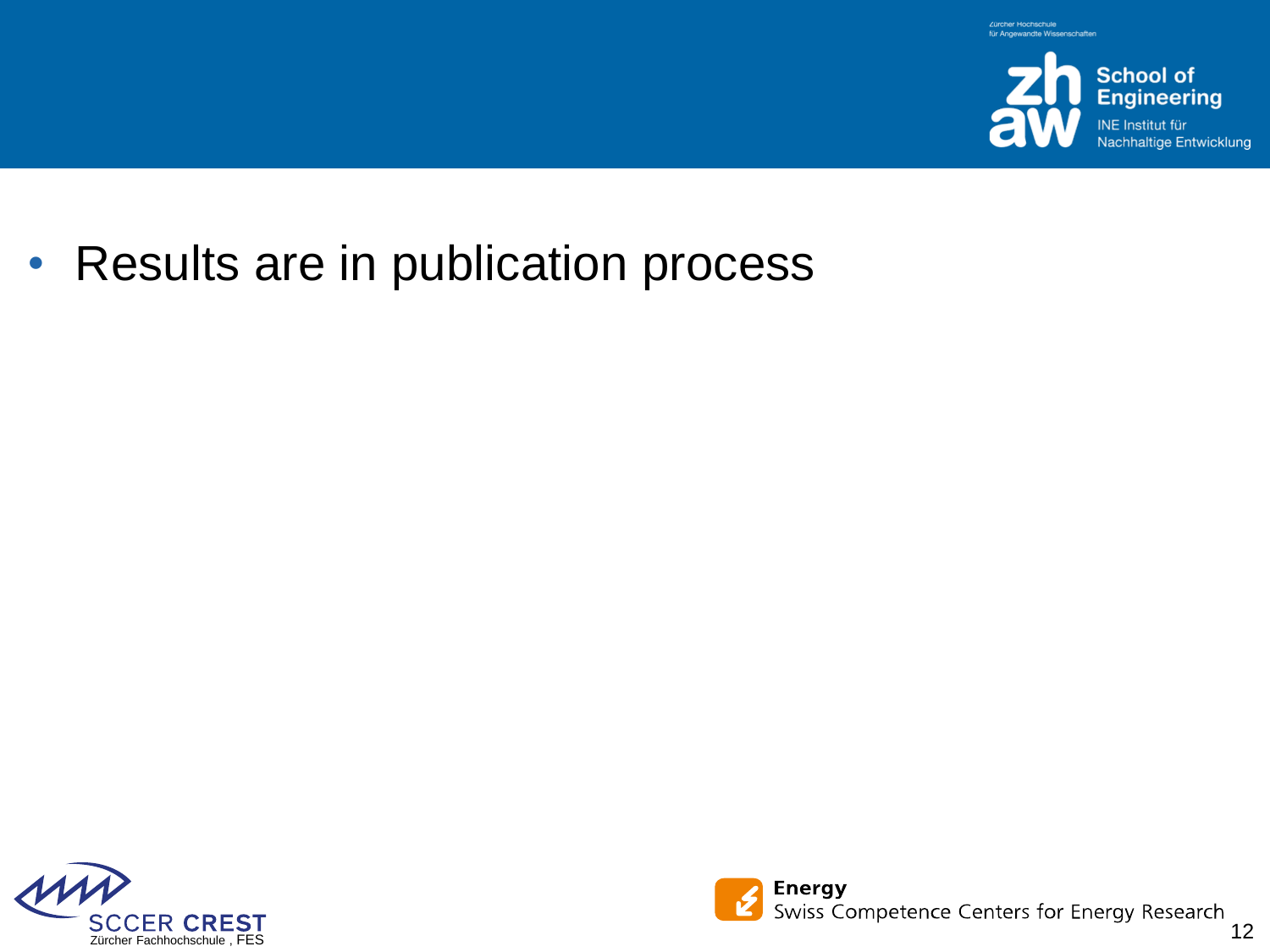





# «**Alternative grid tariff designs** reduce the crosssubsidization and are fairer.»



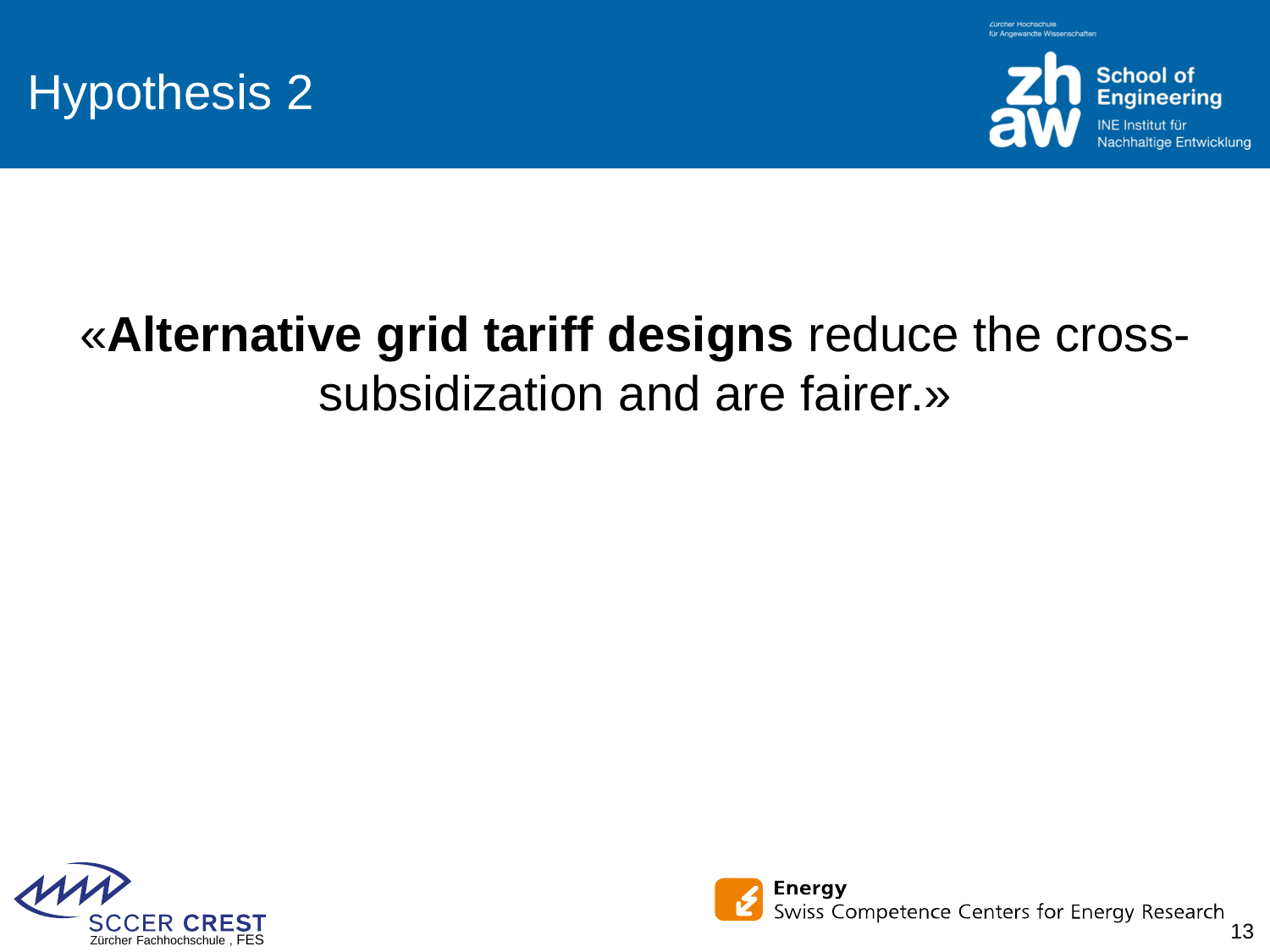

• Results are in publication process



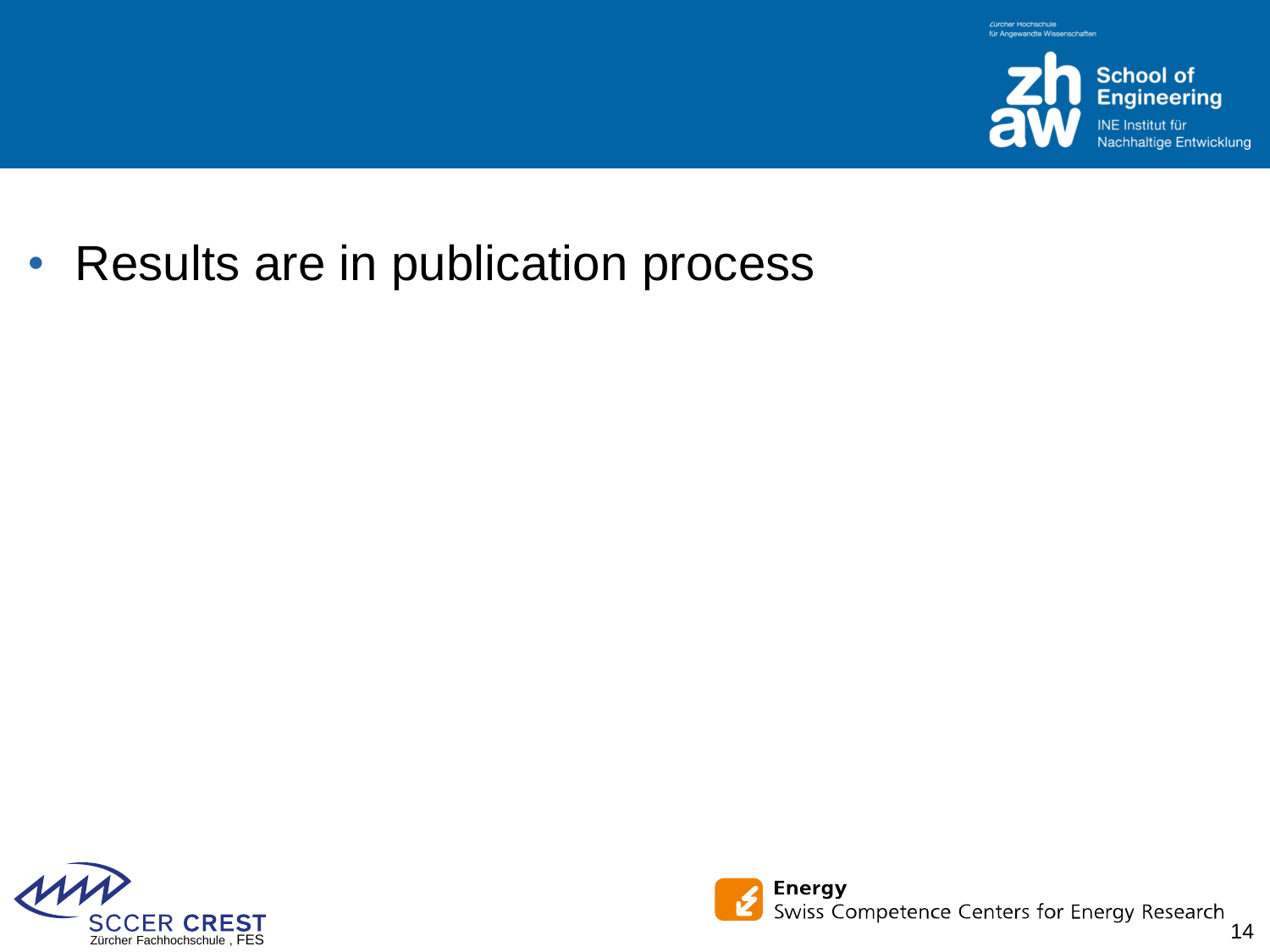

The decentralisation is about to come – with or without alternative design of grid tariffs. The tariff design can only influence the speed of diffusion and the absolute as well as relative attractiveness of the self-consumption concepts.

### Conclusions of the hypotheses

- A cross-subsidization emerges, but in a fairly small extent.
- A perfect tariff only exists in theory, we need to look for pragmatic solutions.



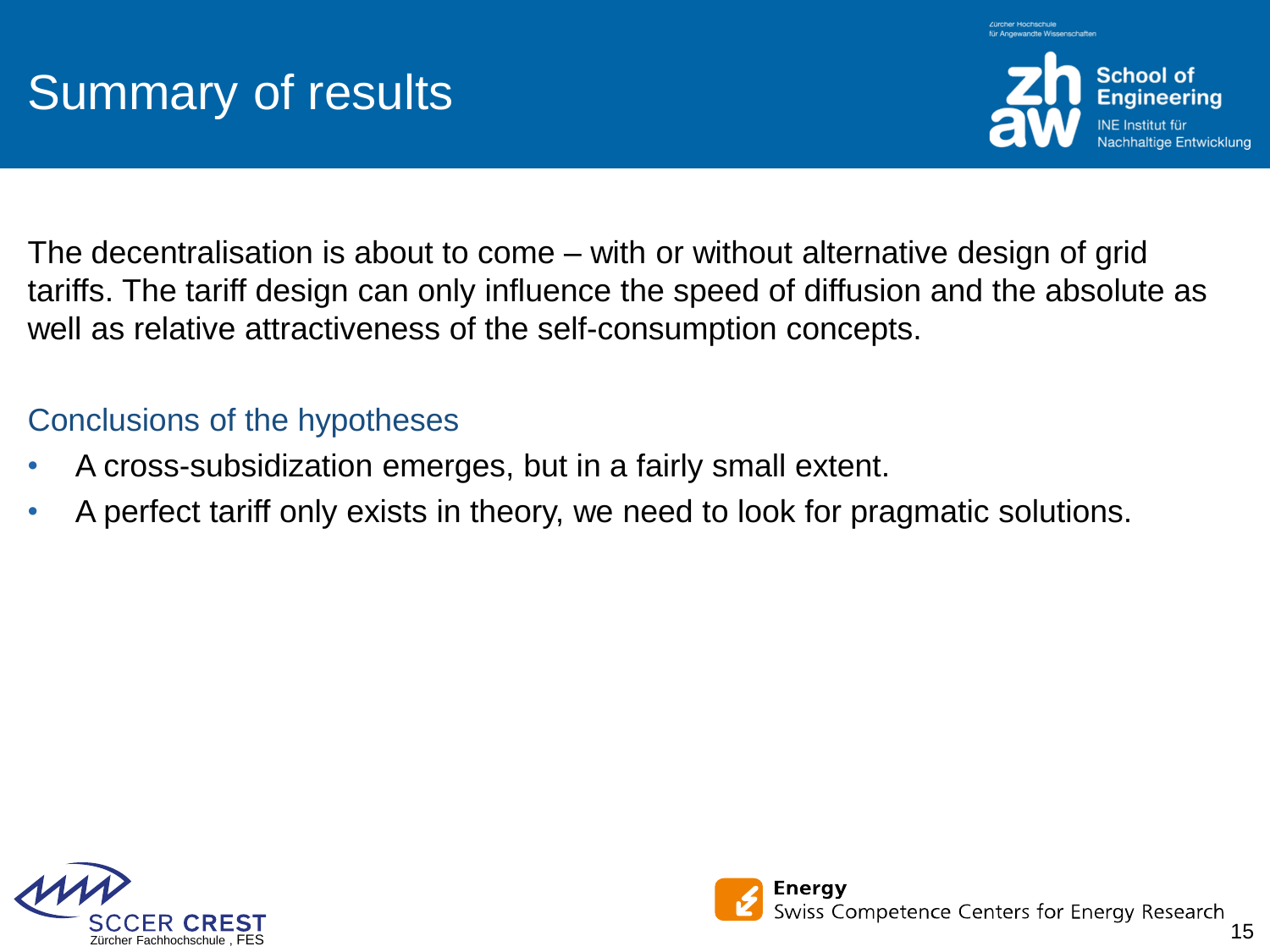# So what? - Implications





Why not turn the "death spiral" into a "success spiral"?

Decentralisation is about the start rolling. Becoming part of it might be a success strategy for utilities as well as grid operators.



Specificly designed business models could help reduce the financial pressure of decentralisation and incorporate decentralisation as a driver of the business.